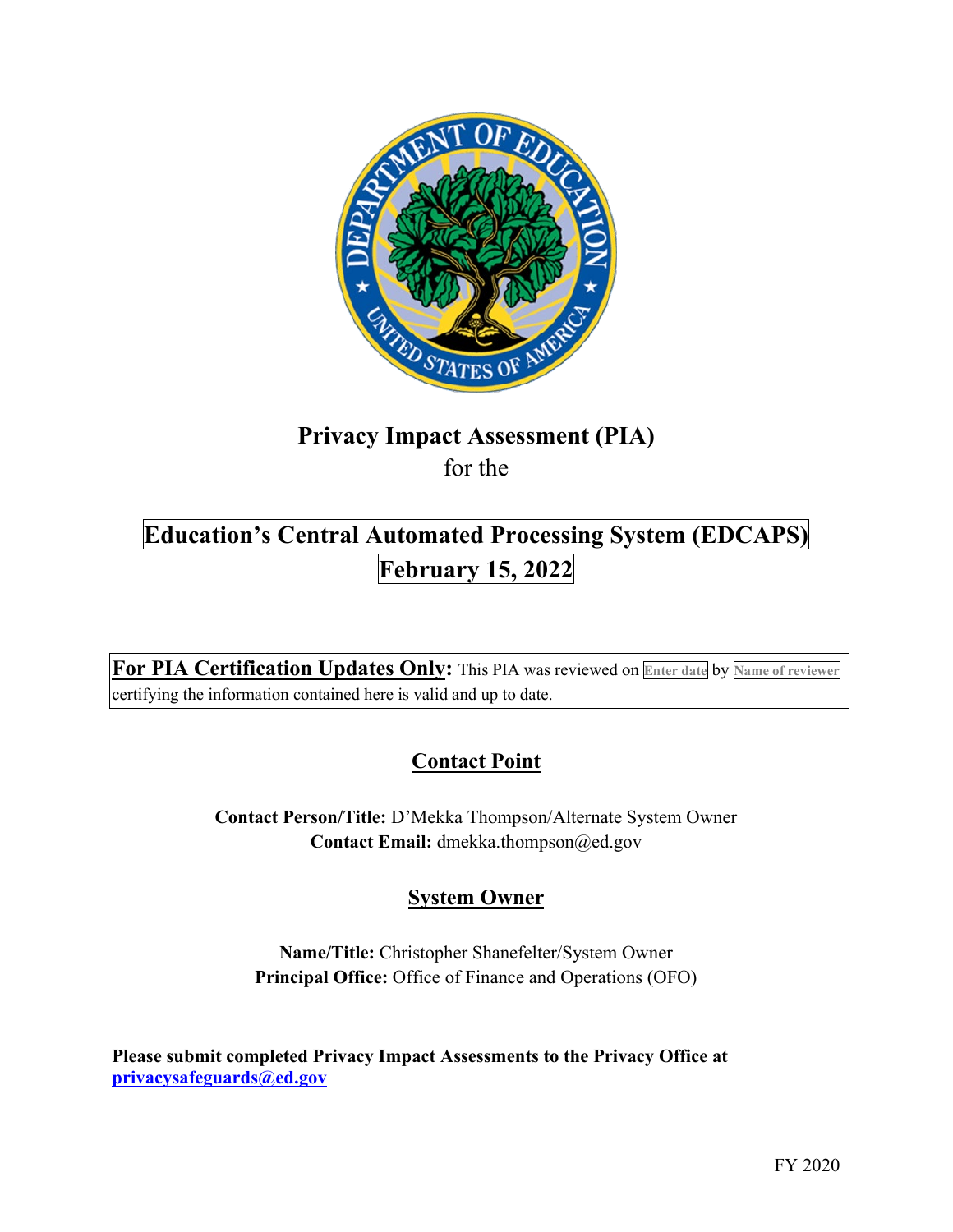*Please complete this Privacy Impact Assessment (PIA) on how personally identifiable information (PII) is collected, stored, protected, shared, and managed electronically by your system. You may wish to consult with your ISSO in completing this document. If a question does not apply to your system, please answer with N/A.* 

#### **1. Introduction**

**1.1.** Describe the system including the name, acronym, and a brief description of the program or purpose for the system.

Central Automated Processing System (EDCAPS) is the system that maintains financial and management records associated with the operation of the U.S. Department of Education (Department). EDCAPS consists of four major web applications: Contracts and Purchasing Support System (CPSS), Financial Management Systems Software (FMSS), e2 Travel Management System (TMS), and Grants Management System (G5). The records found within these subsystems are used to prepare financial statements and reconcile general ledger balances with systems maintained in program areas; manage funds; process grants and contracts; manage receivables, costs, and recipients; and perform administrative processes (e.g., purchasing, travel, and miscellaneous payments).

Records are used for, but are not limited to, the following:

- Managing grant and contract awards.
- Making payments to the U.S. Department of the Treasury (Treasury), vendors, and/or grantees.
- Accounting for goods and services provided and received.
- Enforcing eligibility requirements and conditions in awards and Federal laws relating to transactions covered by this system.
- Defending the Department in actions relating to transactions covered by the EDCAPS applications.
- Investigating complaints.
- Correcting errors and investigating financial fraud.
- Performing the account receivables management functions to ensure money is paid by the debtor.
- Preparing financial statements and other financial documents.

The EDCAPS financial management system consists of a suite of four web applications:

#### **a) Financial Management Systems Software (FMSS)**

 The FMSS module of EDCAPS is the Department's official general ledger. It is the central piece of the Department's integrated financial management system. FMSS includes functionality for budget planning and execution, funds control, receipt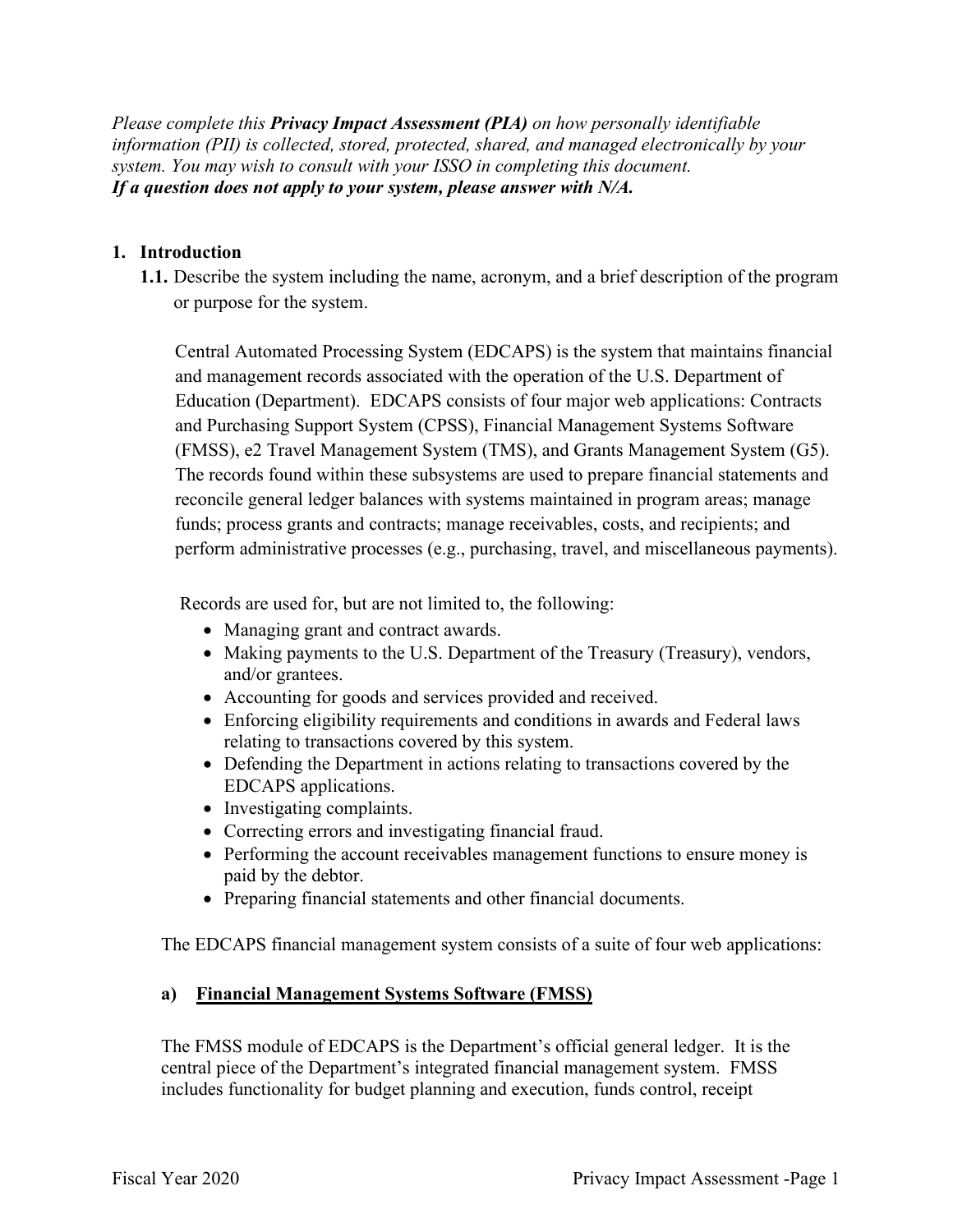management, administrative payment management, loan servicing, and internal and external financial reporting. FMSS interfaces with other EDCAPS systems including the G5, CPSS, and TMS.

 payments to entities or individuals and for payroll purposes. Name, address (business or home), telephone number, Taxpayer Identification Number (TIN), Social Security number (SSN), and bank information (i.e., bank account number, bank name, and routing number) are collected from CPSS to facilitate administrative

#### **b) Contract and Purchasing Support System (CPSS)**

CPSS supports the pre-award and post-award processes for all types of contracts, delivery orders, task orders, interagency agreements, small purchases, and purchase card transactions. Contracts can be consolidated at any level and multiple awards may be made from a single contract. Awards are modified financially or administratively as necessary until closed in CPSS. CPSS submits data electronically to FMSS, in real time, for funds checks, financial commitments, and obligation payments. Information such as accounting codes, and purchase card payment files is submitted for vendors and/or individuals. Financial transactions involve a combination of procurement and sub-procurement lines, single- and multi-line accounting, and incremental funding where adjustments are required throughout the lifecycle. Data are exchanged to meet all reporting requirements such as system-to-system integration with the Federal Procurement Data System – Next Generation (FPDS-NG) and System for Award Management (SAM).

PII (including SSNs) is collected for processing and issuing contractual commitments and obligations to external entities and to internal employees (categorized as payees) who travel for official business or receive honorariums.

#### **c) Grant Management System (G5)**

 DUNS, school TIN) and other characteristic data such as grant reviewer information G5 administers grant awards from planning through closeout, including disbursing funds to grant recipients for certain Department programs. G5 records individual payments in real time, and summary payment data are posted to FMSS nightly. G5 maintains a record of Department grant awards, including management information collected during the award process. Payment information is retrievable in G5 by the Data Universal Numbering System (DUNS) number. Dun and Bradstreet (D&B) is a company that issues DUNS numbers, which are unique numbers that are used by businesses and the Federal Government to keep track of businesses worldwide. Some entities, such as States and universities, will also have what is known as "DUNS  $+4$ ," which is used to identify specific units within a larger entity. G5 also maintains grant competition information, grant application data, applicant information (school, project director, legal address, (name, resume, contact information, grant reviewer comments, scores and recommendations), and grantee details, including institution DUNS, TIN, address and contacts, financial data, funding and expenditures, performance reports, and audit and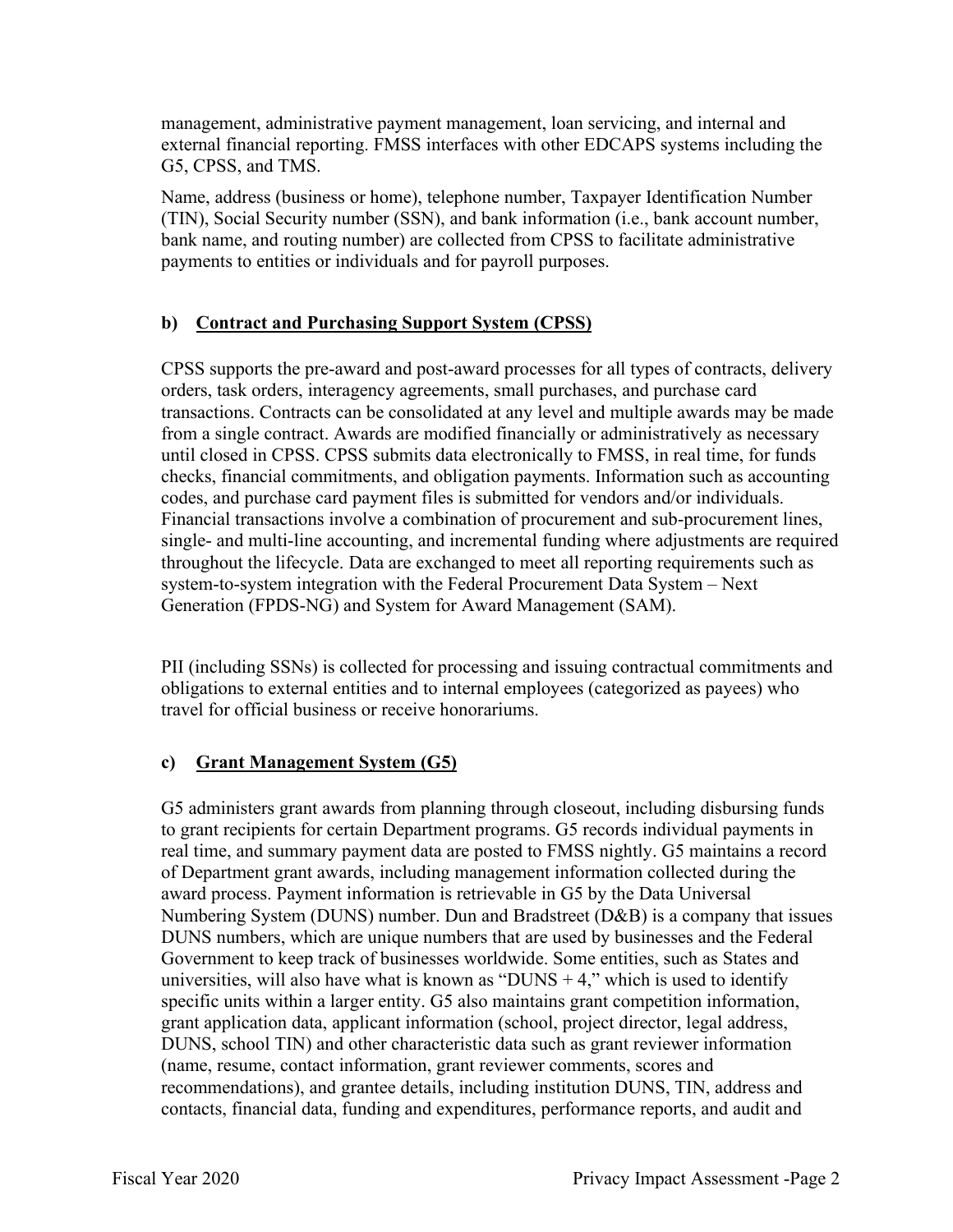monitoring artifacts to include application and close-out information related to Federal grants or institutional loans.

#### **d) Travel Management System (TMS)**

 address. Information is collected on behalf of the Department employee or contractor The Department utilizes the E2 Solutions web-based TMS (owned and operated by CW Government Travel, Inc.). The TMS collects the traveler's name, address, and email submitting the information and to facilitate reimbursing individuals for completing official government travel. For the purposes of invitational travel, $<sup>1</sup>$  TMS administrators manually</sup> provide documents through encrypted to the CPSS team so that the particular individual can be added as an invitational traveler.

**1.2.** Describe the purpose for which the personally identifiable information (PII)<sup>2</sup> is collected, used, maintained or shared.

 EDCAPS. The purpose of EDCAPS is to maintain financial and management records associated with the fiscal operations of the Department with contracting authority that use

- FMSS Administrative Payments: PII is collected from CPSS to facilitate on behalf of the entity or individual submitting the payment request to receive payment from the Department.
- update employee records. The payroll file information the Department receives SSN as a primary key. • FMSS - Payroll Information: PII is collected for payroll purposes from the U.S. Department of the Interior (DOI). DOI sends the Department a bi-weekly payroll file and is used to create vendor records for both FMSS and TMS as well as to is used for the Department to setup employees as "Vendors" in FMSS so that the employee can be paid for official travel or honorariums. The DOI interface uses
- G5: PII is collected for grant management in administering grant applications and competitions to educational institutions and/or individual grantees.
- entities and to Department employees and contractors (categorized as a payee) • CPSS: PII is collected for administering the procurement and contracting system for processing and issuing contractual commitments and obligations to external who travel for official business or receive honorariums.

<sup>&</sup>lt;sup>1</sup> In certain circumstances, the Department may authorize official travel for people who are not civilian employees.<br>Such travel is known as invitational travel.

place of birth, mother's maiden name, etc. OMB Circular A-130, page 33 <sup>2</sup> The term "personally identifiable information" refers to information which can be used to distinguish or trace an individual's identity, such as their name, social security number, biometric records, etc. alone, or when combined with other personal or identifying information which is linked or linkable to a specific individual, such as date and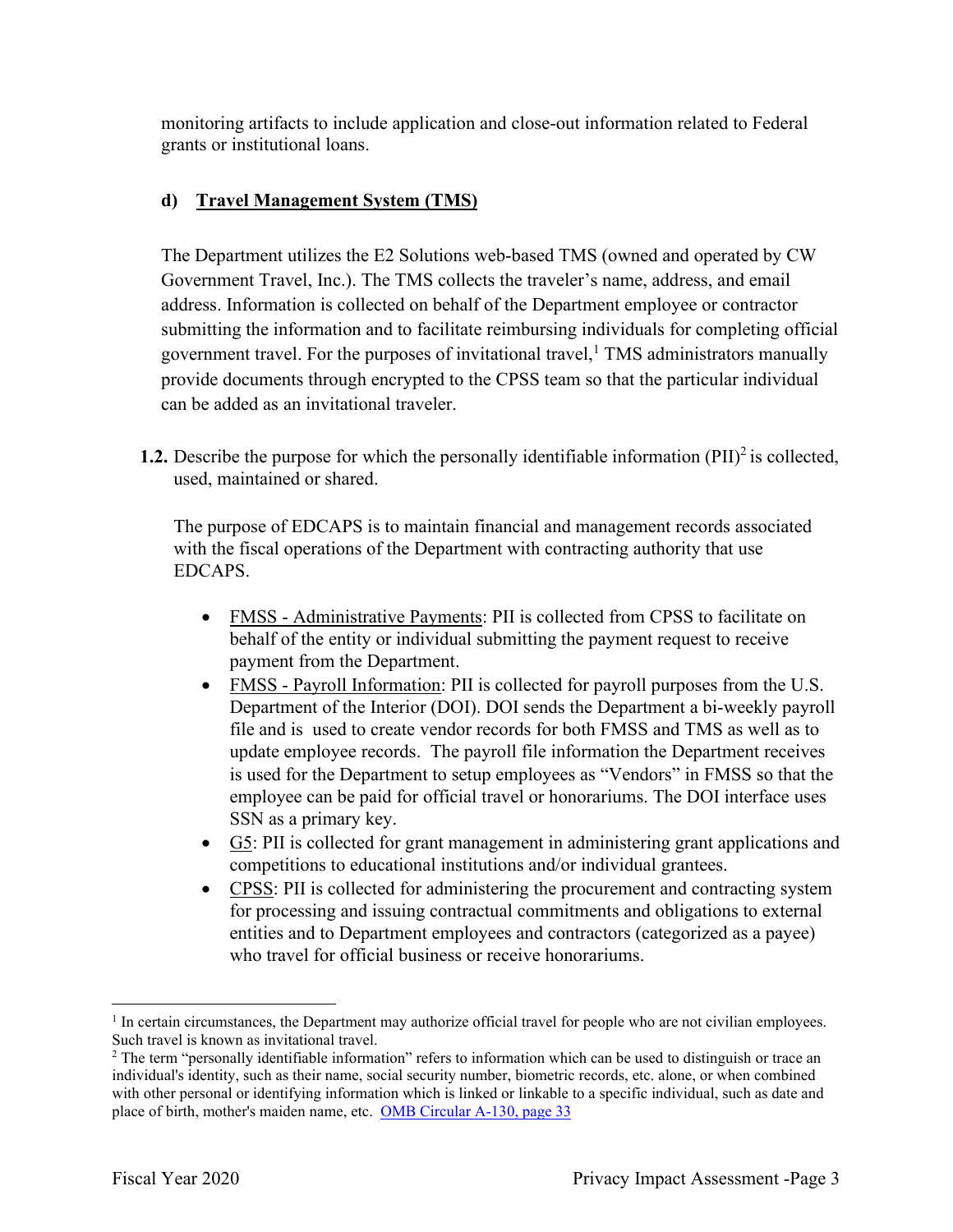- TMS: PII is collected to provide travel policy controls, funds control, improve accounting, travel related booking and issuance of reservations for Department employees and contractors who complete official travel.
- **1.3.** Is this a new system, or one that is currently in operation?

#### Currently Operating System

**1.4.** Is this PIA new or is it updating a previous version?

#### Updated PIA

The PIA is being updated as part of the required biennial review.

**1.5.** Is the system operated by the agency or by a contractor?

#### Agency

FMSS, CPSS, and G5 are owned and operated by the Department.

TMS is owned and operated by CW Government Travel, Inc. and managed by the Department. OFO Travel team is the system administrators who performs tier 1 helpdesk support and administrative functions. Any issues that can't be resolved in house will be referred to CW Government Travel.

- **1.5.1.** If the system is operated by a contractor, does the contract or other acquisitionrelated documents include privacy requirements?
	- $\Box$  N/A Yes

### **2. Legal Authorities and Other Requirements**  *If you are unsure of your legal authority, please contact your program attorney.*

**2.1.** What specific legal authorities and/or agreements permit and regulate the collection and use of data by the system? Please include name and citation of the authority.

 Act of 1950 (Pub. L. 81-784); Federal Managers' Financial Integrity Act (FMFIA) of Authority for maintenance of the system includes the Budget and Accounting Procedures 1982 (Pub. L. 97-255); Prompt Payment Act of 1982 (Pub. L. 97-177); Single Audit Act of 1984 (Pub. L. 98-502); Cash Management Improvement Act of 1990 (Pub. L. 101- 453); Chief Financial Officers Act of 1990 (Pub. L. 101-576); Government Performance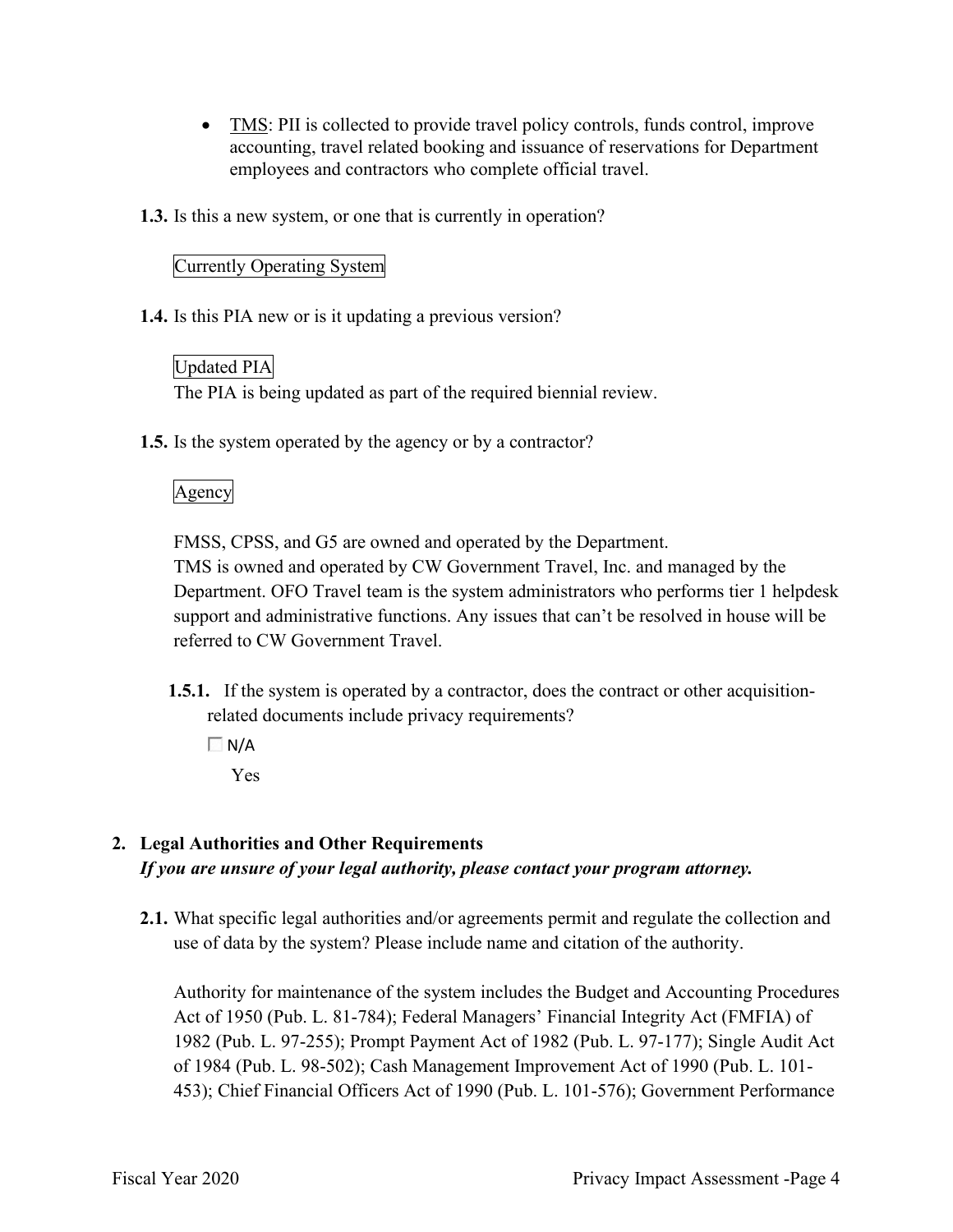and Results Act (GPRA) of 1993 (Pub. L. 103-62); Federal Financial Management Act (FFMA) of 1994 (Pub. L. 103-356); Federal Financial Management Improvement Act (FFMIA) of 1996 (Pub. L. 104-208); E.O. 013478 (collection of Social Security Numbers); Government Accountability Office Policy and Procedures Manual; Statement of Federal Financial Accounting Standards published by the Government Accountability Office and the Office of Management and Budget; 31 U.S.C. 3701-20E; Federal Claims Collection Act of 1966 (Pub. L. 89-508); Debt Collection Act of 1982 (Pub. L. 97-365); and Debt Collection Improvement Act of 1996 (Section 31001 of Pub. L. 104-134).

#### **SORN**

such as a Social Security Number or other identification?<br>Ves **2.2.** Is the information in this system retrieved by an individual's name or personal identifier

The information is retrieved by individual or entity name, SSN, TIN, or DUNS.

**2.2.1.** If the above answer is **YES,** this system will need to be covered by Privacy Act System of Records Notice(s)  $(SORN(s))$ .<sup>3</sup> Please provide the SORN name, number, Federal Register citation and link, or indicate that a SORN is in progress.  $\Box$  N/A

FMSS, G5, and CPSS are covered by the System of Records Notice (SORN) 18-04- 04, Education's Central Automated Processing System (EDCAPS), December 24, 2015, 80 FR 80331 located at:

[https://www.federalregister.gov/documents/2015/12/24/2015-32501/privacy-act-of-](https://www.federalregister.gov/documents/2015/12/24/2015-32501/privacy-act-of)1974-system-of-records

TMS is covered by the General Services Administration (GSA) government-wide SORN entitled "Contracted Travel Services Program" (GSA/GOVT-4), July 9, 2009, 74 FR 26700 located at:

 1974-notice-of-updated-systems-of-records [https://www.federalregister.gov/documents/2009/06/03/E9-12951/privacy-act-of-](https://www.federalregister.gov/documents/2009/06/03/E9-12951/privacy-act-of)

Department, etc. **2.2.2.** If the above answer is **NO**, explain why a SORN was not necessary. For example, the information is not retrieved by an identifier, the information is not maintained in a system of records, or the information is not maintained by the

access and correct any PII maintained by ED. https://connected.ed.gov/om/Documents/SORN-Process.pdf<br>Fiscal Year 2020 Privacy Impact Assessment -Page 5  $3$  A System of Records Notice (SORN) is a formal notice to the public that identifies the purpose for which PII is collected, from whom and what type of PII is collected, how the PII is shared externally (routine uses), and how to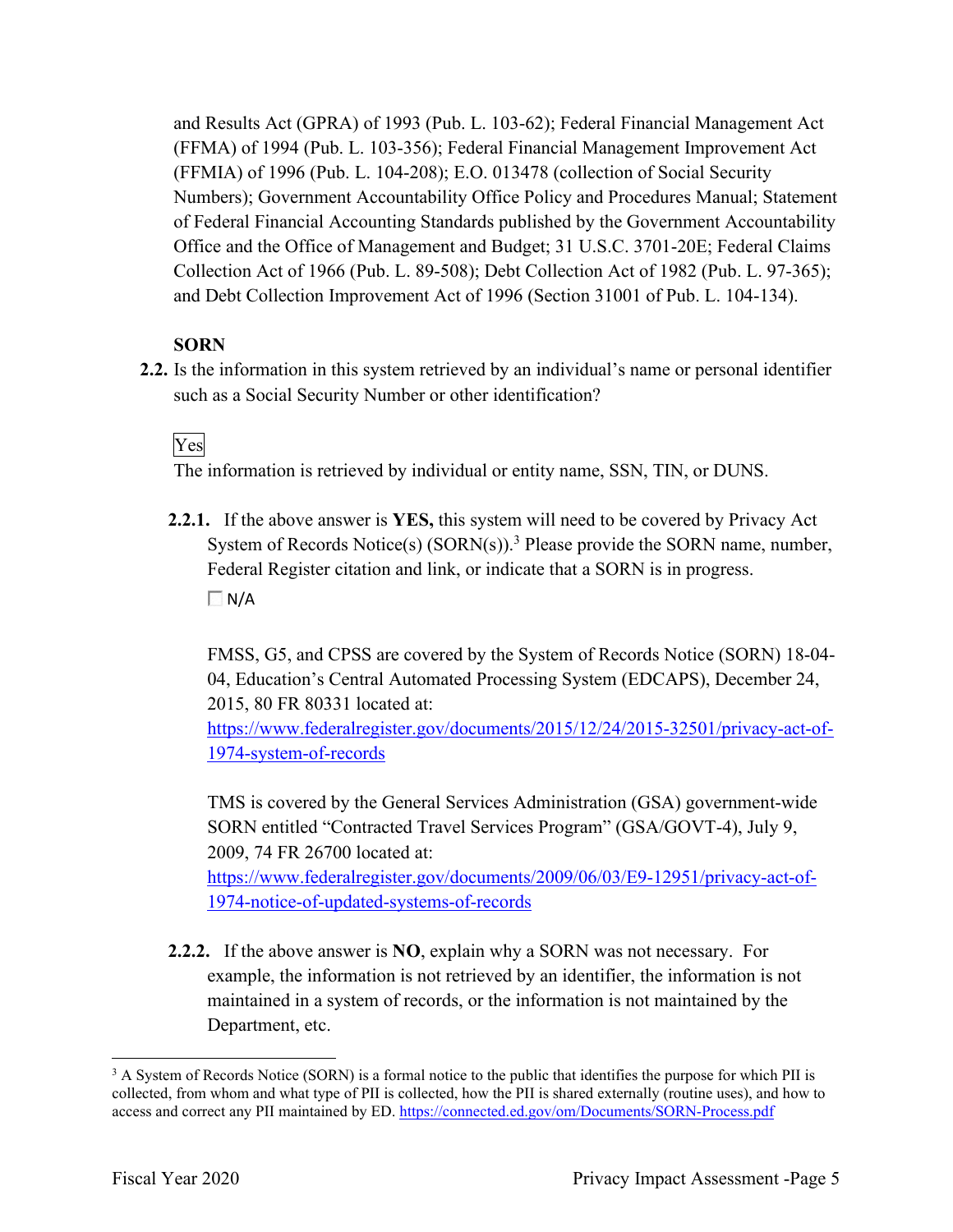Click here to enter text.  $\overline{M}$  N/A

#### **Records Management**

**If you do not know your records schedule, please consult with your records liaison or send an email to [RMHelp@ed.gov](mailto:RMHelp@ed.gov)** 

 **2.3.** What is the records retention schedule approved by National Archives and Records Administration (NARA) for the records contained in this system? Please provide all relevant NARA schedule numbers and disposition instructions.

Records relating to EDCAPS are retained in accordance with General Records Schedule disposition authorities below:

- *Retention for FMSS, CPSS, and e2 Travel Module*: GRS 1.1, Item 010: Temporary. Destroy 6 years after final payment or cancellation, but longer retention is authorized if required for business use.
- *Retention for G5*: Temporary. GRS 1.2, Item 020: Destroy 10 years after final action is taken on file, but longer retention is authorized if required for business use.
- **2.4.** Is the PII contained in this system disposed of appropriately, and in accordance with the timelines in the records disposition schedule?

Yes

#### **3. Characterization and Use of Information**

#### **Collection**

**3.1.** List the specific PII elements (e.g., name, email, address, phone number, date of birth, Social Security, etc.) that the system collects, uses, disseminates, or maintains.

FMSS, CPSS, TMS, and G5 all maintain: Individual (payee or grantee) or entity name and address (home or business), telephone number, entity TIN, SSN (with the exception of G5), date of birth, email address, and bank information (i.e., bank account number, bank name, and routing number).

In addition, G5 maintains: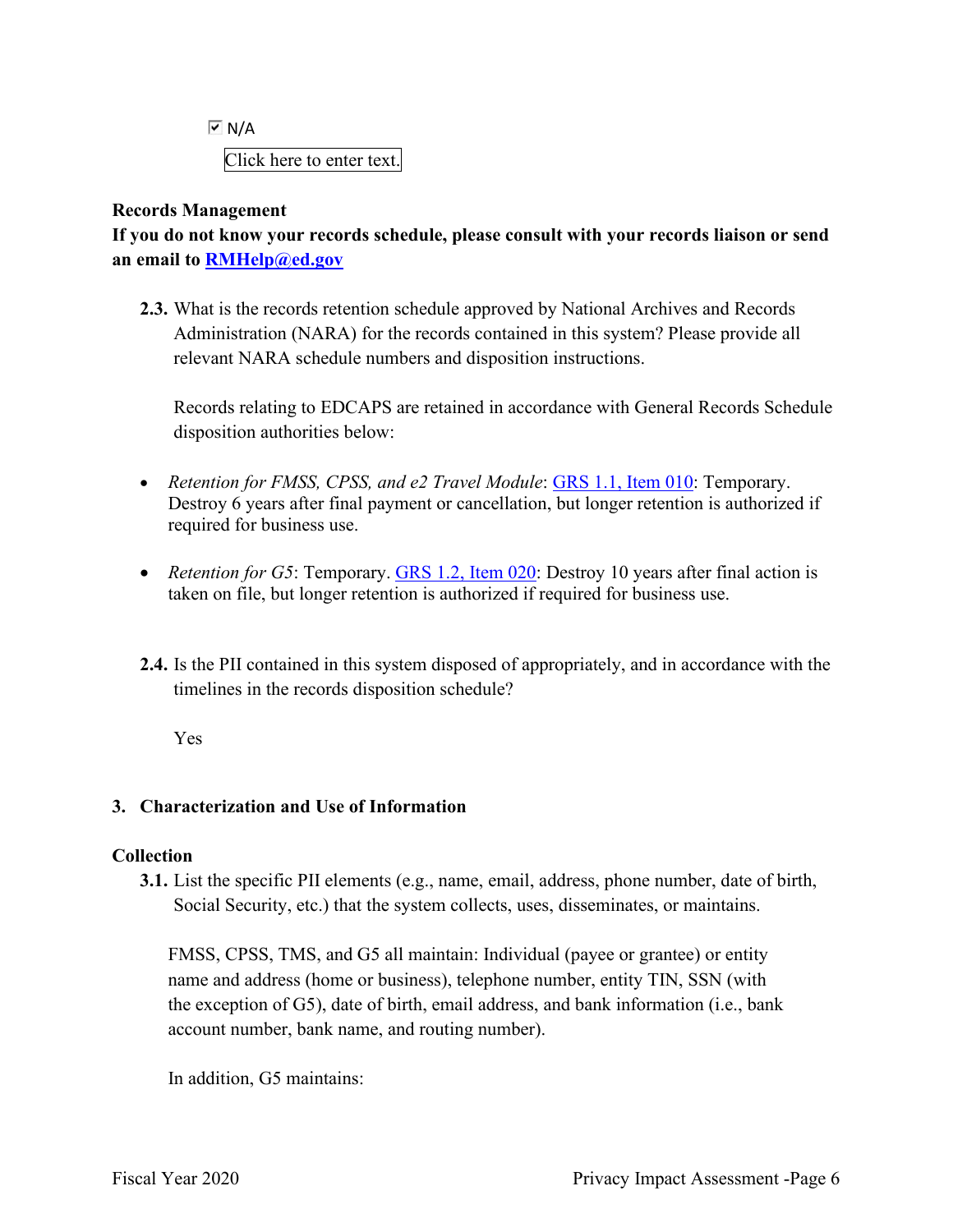- grant competition information
- grant application data
- applicant information
	- o school
	- o project director
	- o legal address
	- o DUNS
	- o school TIN
- grant reviewer information
	- o name
	- o resume
	- o contact information
	- o grant reviewer comments
	- o scores and recommendations
- grantee details
	- o institution DUNS
	- o TIN
	- o physical school address
	- o points of contact
	- o financial data
	- o funding and expenditures
	- o performance reports
	- o audit and monitoring artifacts

In addition, CPSS maintains information about the contracts and services performed in line-item data and any supporting documents contracting personnel may attach within CPSS.

In addition, TMS maintain travel details, to include travel dates and locations.

stated in Question 1.2?<br>Yes **3.2.** Does the system collect only the minimum amount required to achieve the purpose

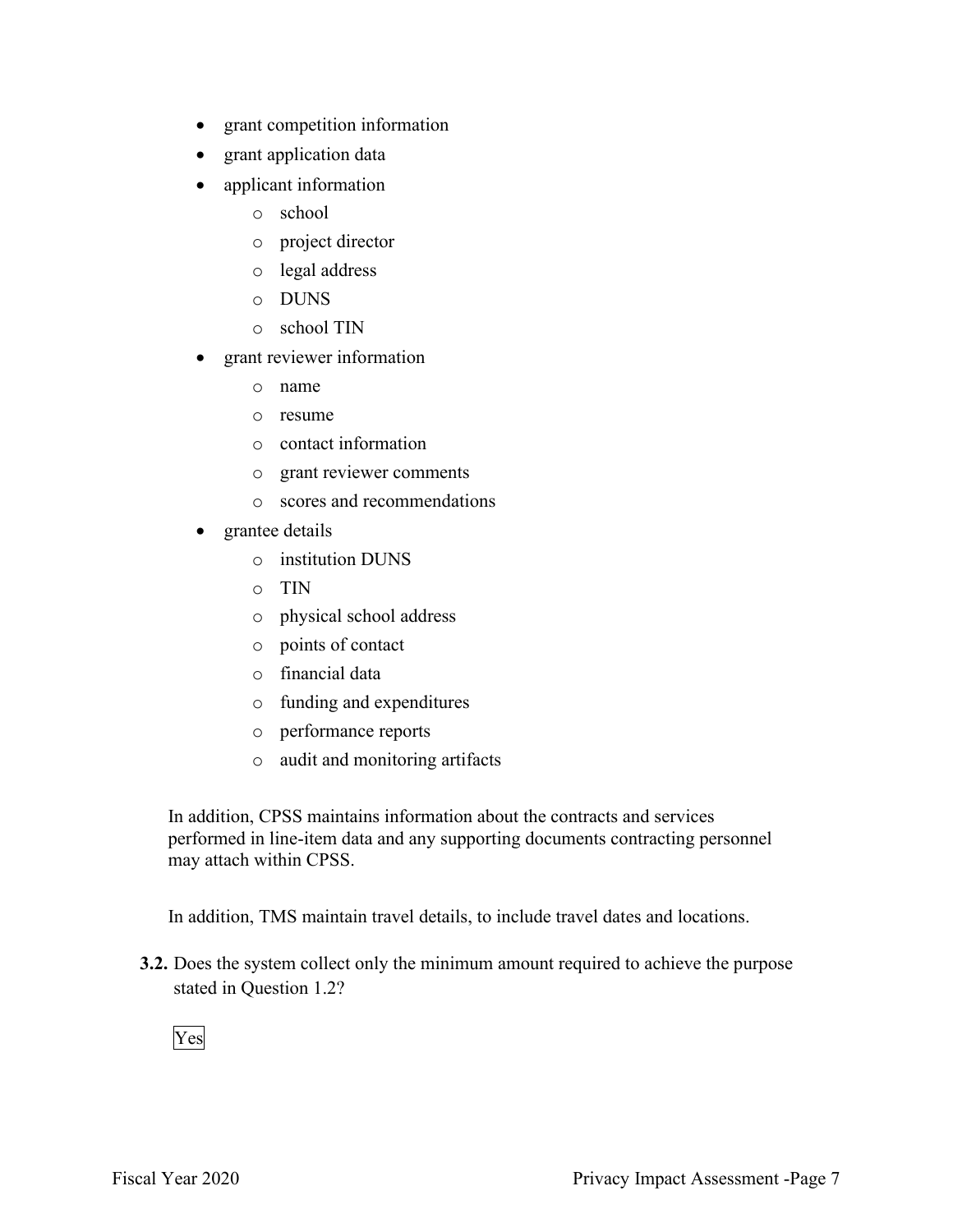EDCAPS collects only the minimum information necessary to achieve the respective purposes of the applications listed below.

- the individual to book travel, they must provide their gender (required by TSA), emergency point of contact information (required). • TMS at a minimum requires the following information for system registration: name, date of birth, home address, email address and phone number. In order for TSA Precheck number (if possessed by the traveler), travel credit card,
- risk and ensure payments are made to the correct entity. • G5 requires school DUNS, TIN and banking information to validate the school
- CPSS supports the pre-award and post-award processes for all types of contracts, delivery orders, task orders, interagency agreements, small purchases, and purchase card transactions. CPSS at a minimum requires the following for travelers: name, SSN, address and banking information in order for the traveler to be reimbursed. CPSS requires the following for vendors: name, Employee Identification Number (EIN)/SSN, address, phone number, email address and banking information for payment purposes.
- FMSS at a minimum requires name, SSN, address and banking information from CPSS and DOI interfaces in order to make payments, issue 1099s and record employee payroll amounts in the General Ledger (GL).
- **3.3.** What are the sources of PII collected (e.g., individual, school, another agency, commercial sources, etc.)?

PII maintained by the EDCAPS system comes from various sources including banks, educational institutions, businesses, other federal agencies (i.e., Treasury, DOI, and GSA), and individual (payee or grantee) users.

- employee or contractor. • TMS: PII is collected from the individual traveler which would be a Department
- G5: PII is collected from the school entity.
- CPSS: PII is collected from the Invitational Traveler, Vendor or GSA SAM.
- FMSS: PII is collected from CPSS and DOI.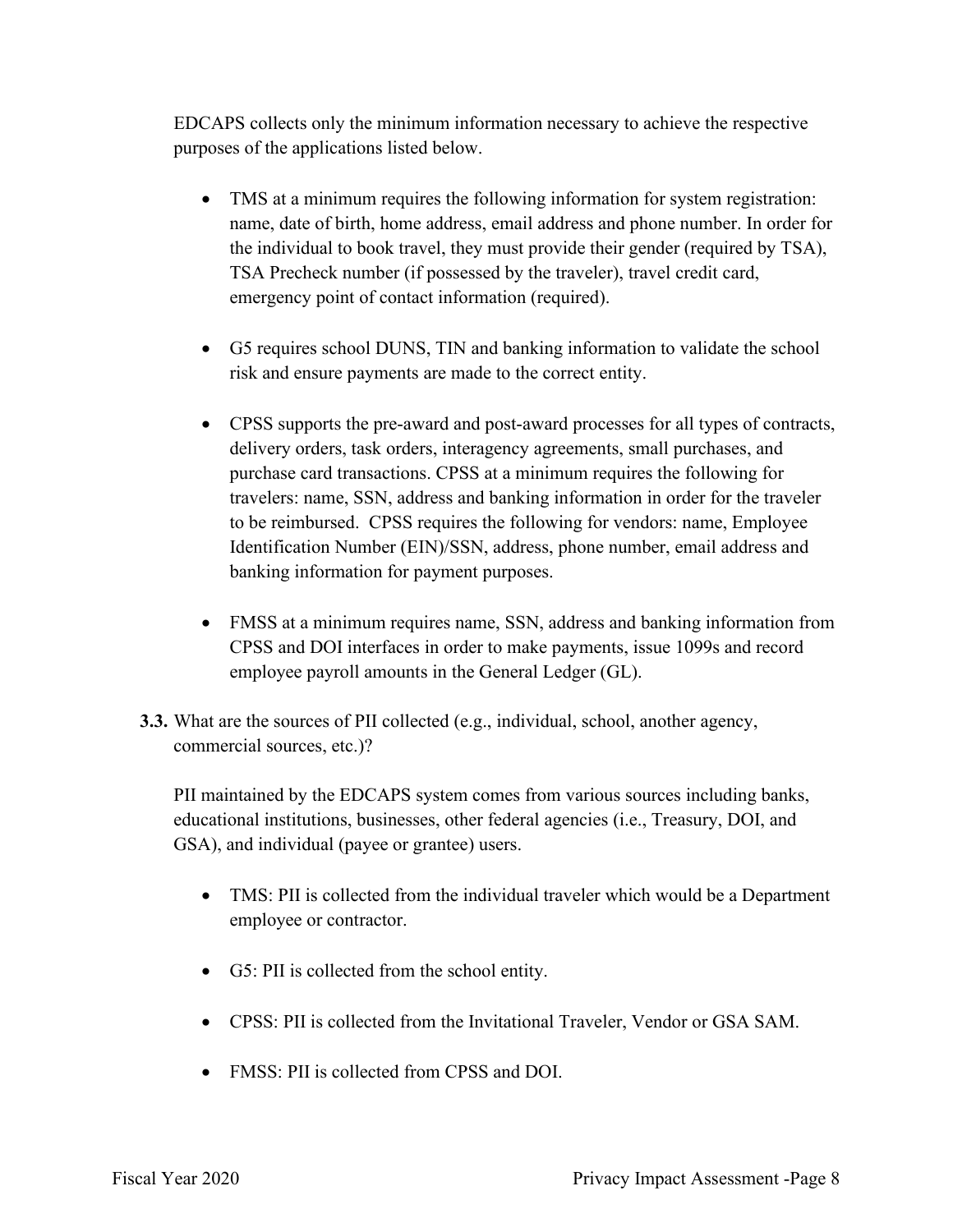- **3.4.** How is the PII collected from the stated sources listed in Question 3.3 (e.g., paper form, web page, database, etc.)?
	- • G5: External user access form for payees associated with the grant awards are collect electronic forms for G5 Department users with name, email, office phone users (Departmental employees and contractors). G5 also utilizes electronic collected via mail, fax or email. The form contains username, email, phone, school payee DUNS and name, supervisor name and approval signature. We also and office location. The forms are processed by internal functional G5 staff and stored electronically in secured folders with limited user access. Paper payee forms are destroyed after being scanned and uploaded to the secured folders. Information is collected by paper form (Standard Form 199A) for G5 applicants, electronic forms through the use of SharePoint online workflow for G5 internal interfaces to collect Federal Student Aid's Postsecondary Education Participants System (PEPS) and GSA's System for Awards Management (SAM), which include TINs.
	- Principal Offices originate from the vendors themselves. • CPSS: Information is collected by electronic form W-9 [\(www.irs.gov](www.irs.gov)) and Standard Form 3881. The Internal Revenue Service (IRS) forms submitted by the
	- not receive any IRS forms; however, the Department does issue the IRS form 1099. • FMSS: Information is collected by the Contracts and Acquisition Management (CAM) Waiver form, Accounts Receivable and Bank Management Division (ARBMD) requests (forms are received via email or via a file upload), DOI employee vendor interface, and Contracts and Purchasing Support System (CPSS) vendor interface. Financial Management Support System (FMSS) does
	- TMS: Information is collected by electronic submission on the [https://e2.gov.cwtsatotravel.com/](https://e2.gov.cwtsatotravel.com) website.
- **3.5.** How is the PII validated or confirmed to ensure the integrity of the information collected?<sup>4</sup> Is there a frequency at which there are continuous checks to ensure the PII remains valid and accurate?

FMSS, CPSS, and G5: PII is directly received from individual payees and or businesses in order to receive payments. The confirmation and integrity of the CPSS and FMSS

<sup>&</sup>lt;sup>4</sup> Examples include restricted form filling, account verification, editing and validating information as it's collected, and communication with the individual whose information it is.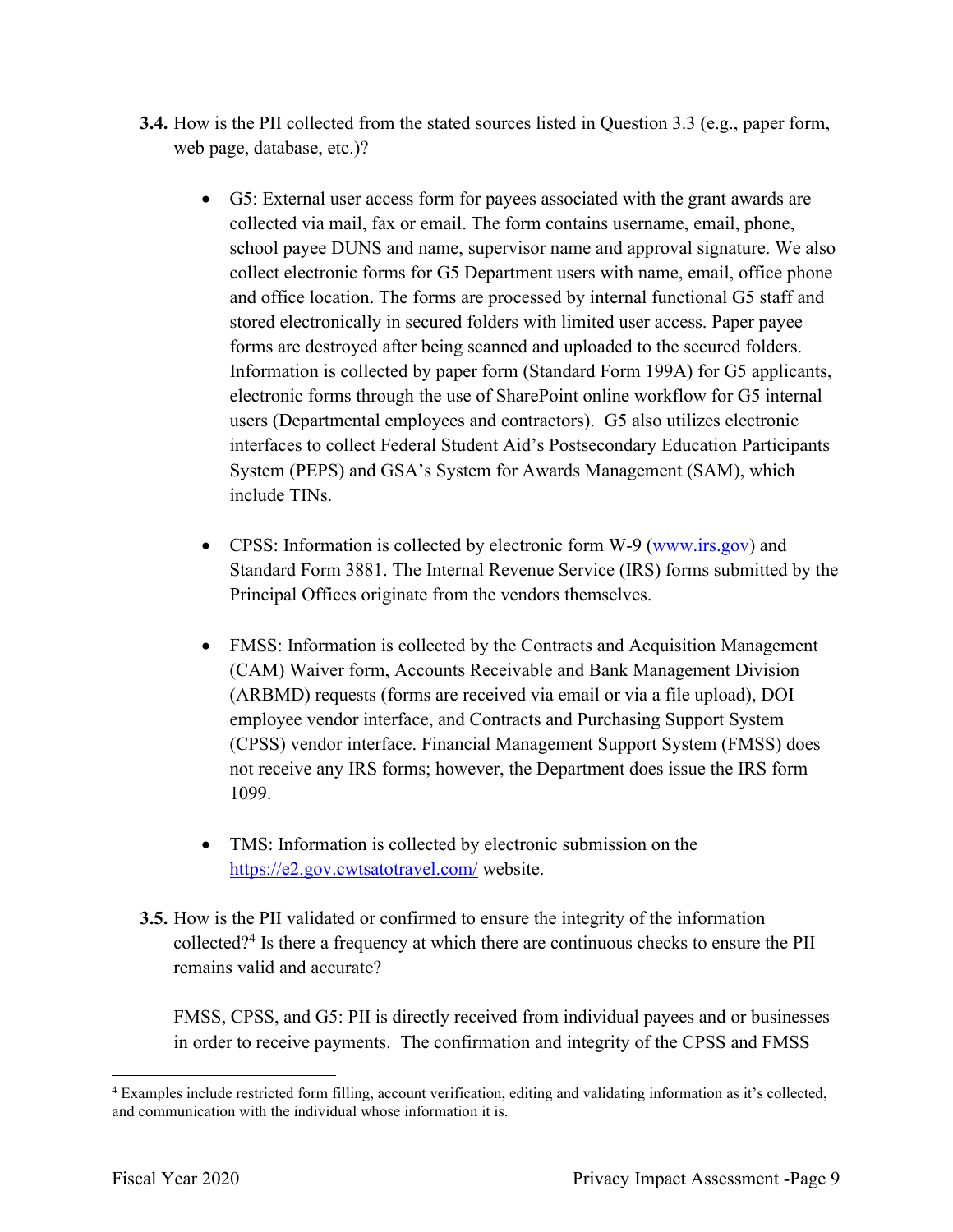(SAM), daily files are processed to update PII in the CPSS vendor records and those changes are interfaced to FMSS accordingly. For G5, payees are vetted via the external information is handled outside of the EDCAPS applications. During the annual submission of 1099 reports to the IRS and vendors the Department may receive notices of correction to reported information. Those corrections to PII will be made in CPSS and FMSS accordingly. DOI also provides corrections to employee PII information that will update employee vendor records each pay period as needed. For CPSS vendors that are matched to General Services Administration (GSA) System of Award Management payee access form submitted by the user accompanied by a letter with the school letterhead requesting the access and verified by a school supervisor. Bank accounts are maintained by an independent banking team and no other user can change, add or delete the bank accounts. The payees can request payments, but they can't select preset bank accounts. Banks and payees are tied by the Payee DUNS in G5. The G5 payment team, an independent user group, schedules and certifies payments prior to submitting them to treasury.

TMS: PII is provided and managed by the individual. Individuals have ability to correct any inaccurate information on the submission website.

#### **Use**

**3.6.** Describe how the PII is used to achieve the purpose stated in Question 1.2 above.

The information collected by EDCAPS will primarily be used for:

- Preparation of financial statements and reconciliation of general balances with subsystems maintained in program areas and Treasury.
- Grants pre- and post-award processing, including grant payment processing.
- Contract pre- and post-award processing for the Department.
- Administrative processes (e.g., purchasing, travel, and miscellaneous payments).
- Serves as the source for all budget funding transactions for the Department.

 address is used to determine which city a traveler can fly out from to their destination. TMS: PII is used to secure and confirm travel reservations, issue travel tickets, reimburse travel expenses incurred during travel, determine traveler's location, and document the date of tour of duty (TDY) destinations. Employee's work and home

 G5: PII is used for grants pre-award processing, to include accounting for the grant notification, funding, and grant payment processing. application submission and review process. Grant processing encompasses grant award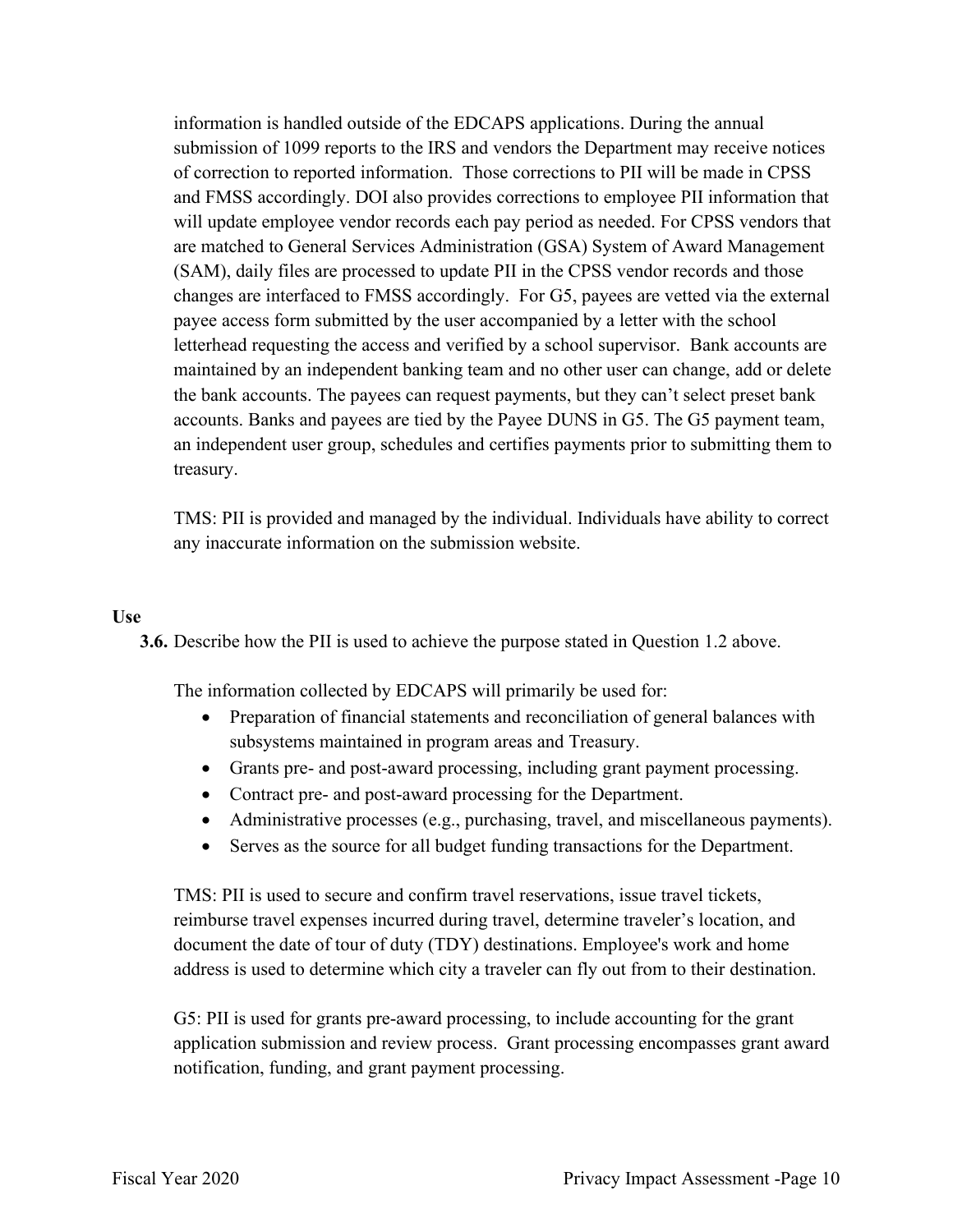FMSS: PII is used to fulfill the annual filing of 1099s to the IRS and payment requests to Treasury.

CPSS: PII is used to support the vendor interface to FMSS.

prior to deployment or for training employees?<br>No **3.7.** Is the system using PII for testing/researching new applications or information systems

**3.7.1.** If the above answer is **YES,** what controls are in place to minimize the risk and protect the data?

 $\overline{M}$  N/A

#### **Social Security Numbers**

*It is the Department's Policy that, in order to collect Social Security Numbers, the System Owner must state the collection is: 1) authorized by law, 2) necessary for an agency purpose, and 3) there is no reasonable alternative.* 

**3.8.** Does the system collect Social Security Numbers? Note that if the system maintains Social Security Numbers but does not explicitly collect them, answer 3.8.1 to address the purpose for maintaining them.

Yes

**3.8.1.** If the above answer is **YES**, explain the purpose for its collection, and how the SSN will be used.

 $\Box$  N/A

FMSS collects SSNs for processing payments to internal employees (categorized as a payee). SSNs are masked within the system and are not exposed to any users who do not have Administrator privileges. The SSNs are also used for Form 1099 processing by the FMSS system if an honorarium payment is made to an individual (SSNs are required by the IRS and, as such, this information is used to track payments and issue 1099s).

CPSS collects SSNs for processing payments to internal employees (categorized as a payee) who travel for official business or receive honorariums. The SSN is used as the TIN only to properly identify the individual in the contract system and is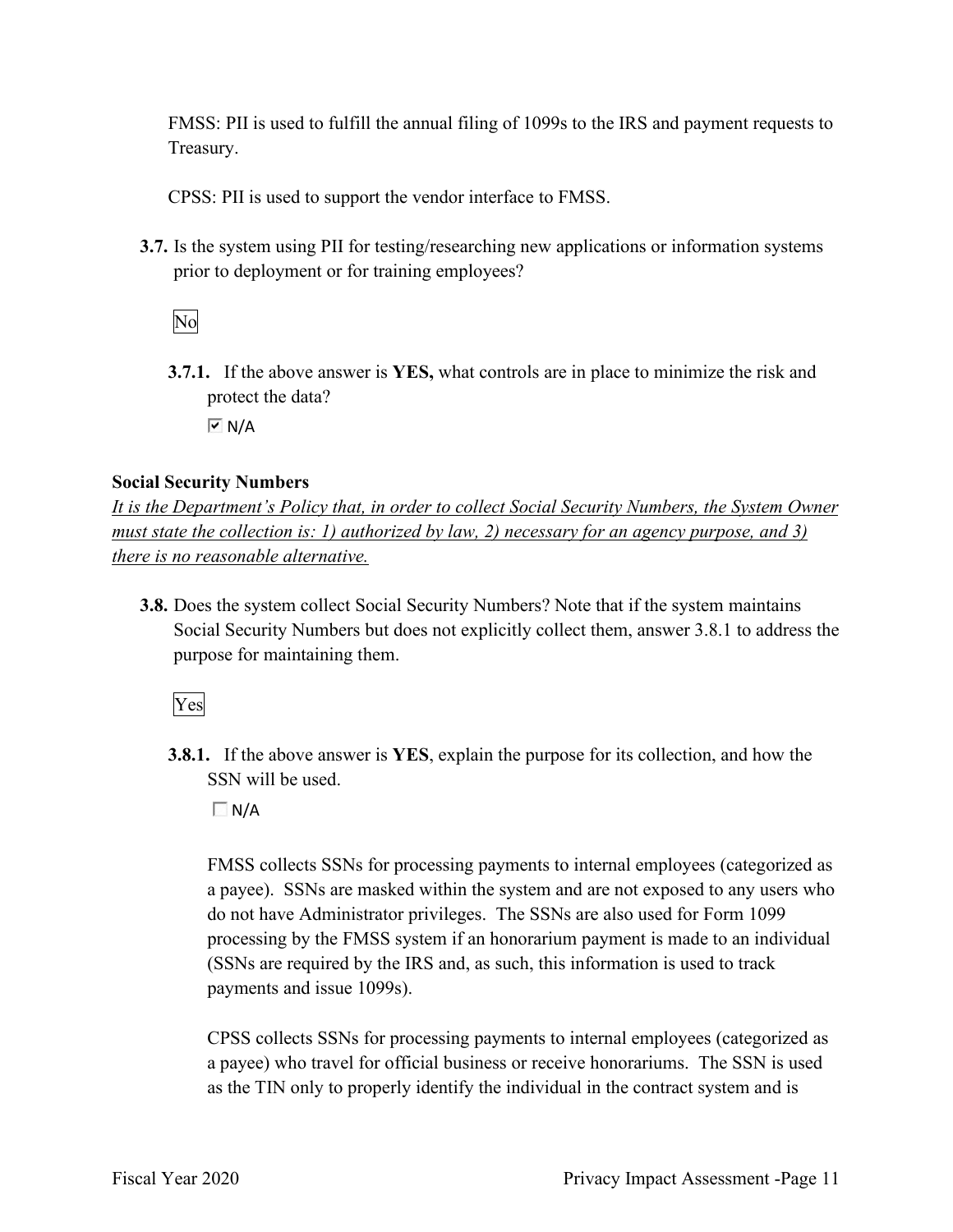the system and are not exposed to any users who do not have Administrator passed to the financial system though an internal interface. SSNs are masked within privileges.

TMS collects the last four digits of a user's SSN for authentication purposes and are used as part of the individuals userid. The userid for TMS is authenticated against information maintained in FMSS.

**3.8.2.** Specify any alternatives considered in the collection of SSNs and why the alternatives were not selected.

 $\Box$  N/A

IRS, as such, there is no feasible alternative.) FMSS: Collects SSNs for processing payments and 1099 processing by the FMSS system if an honorarium payment is made to an individual (SSNs are required by the

 the only identifiers used by IRS and, as such, there is no feasible alternative. CPSS: Collects SSNs/TINs for processing payments, this information is used to interface the tax reporting and payment reporting details needed in supplying payment requests to Treasury and annual 1099 reports to the IRS. The SSN/TIN are

 CW Travel on how User ID's would be established thus there is no feasible alternative. TMS: Other authentication methods were considered; however, in order to gain access, individuals need to be verified, thus the use of the last four numbers of the SSN in order to verify the individual. This is a GSA requirement in agreement with

#### **4. Notice**

- public notice, such as a SORN, PIA,)? If notice is not provided, explain why not. **4.1.** How does the system provide individuals with notice about the collection of PII prior to its collection (e.g., direct notice, such as a Privacy Act Statement (if applicable) or
	- FMSS: Utilizes the Internal Revenue Service W-9 and 1099 forms, which both contain a Privacy Act Statement. CPSS: Utilizes the GSA Standard Form 3881, which contains a Privacy Act Statement.
	- Statement and the Department of Education G5 Payee Access Request Form. • G5: Utilizes the GSA Standard Form 1199A, which contains a Privacy Act
	- TMS: The TMS website contains a Privacy Act Statement.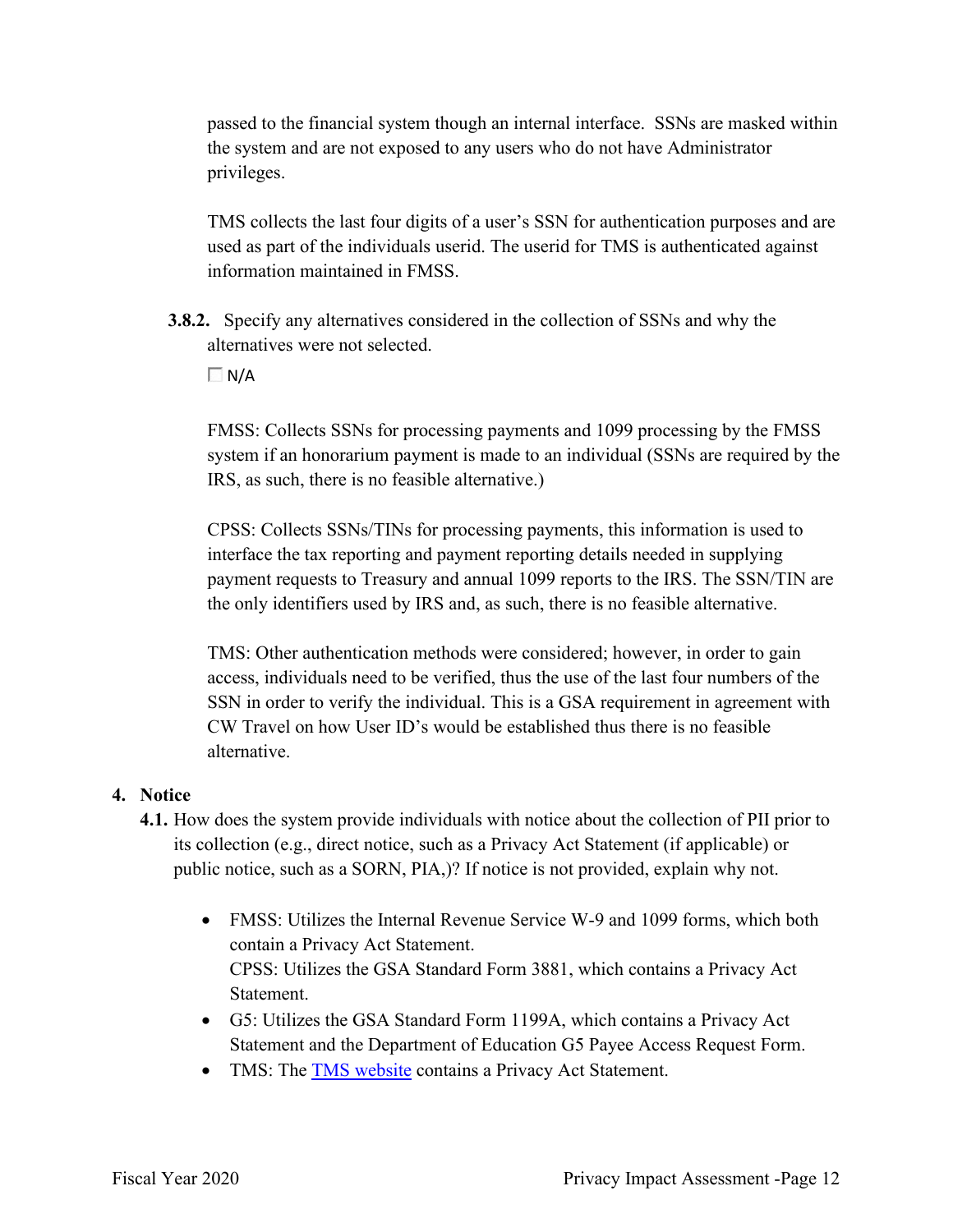**4.2.** Provide the text of the notice or the link to the webpage where the notice is posted if notice is provided other than by SORN or PIA.

 $\Box$  N/A

- FMSS
	- o IRS W-9 (<https://www.irs.gov/pub/irs-pdf/fw9.pdf>)
	- o IRS 1099 [\(https://www.irs.gov/pub/irs-pdf/f1099msc.pdf\)](https://www.irs.gov/pub/irs-pdf/f1099msc.pdf)
- CPSS: GSA SF 3881 [\(https://www.gsa.gov/Forms/TrackForm/33015](https://www.gsa.gov/Forms/TrackForm/33015))
- $\bullet$  G5
	- o GSA SF 1199A ([https://www.gsa.gov/Forms/TrackForm/32810\)](https://www.gsa.gov/Forms/TrackForm/32810)
	- o Department of Education G5 Payee Access Request Form Authorities: The following authorizes the collection of this information: Federal Funding Accountability and Transparency Act of 2006 (31 U.S.C. 6101 note).

Information Collected: Payee User name (First, Last, Middle Initial), telephone number, email address, senior officer of grantee institution name, title, and officer telephone number.

Purpose: The purpose of collecting this information is used to obtain Payee access (ability to draw funds from grant awards) or make changes to an existing Payee account.

Disclosures: The information will not be disclosed outside of the Office of Finance and Operations.

Consequences of Failure to Provide information: Failure to provide required information or forego creating an account may result in not gaining Payee access within G5.

Additional information about this system can be found in the Privacy Impact Assessment.

- TMS: The TMS website contains a Privacy Act Notice.
- of previously collected PII), decline to provide PII, or opt out of the project? **4.3.** What opportunities are available for individuals to consent to uses (including new uses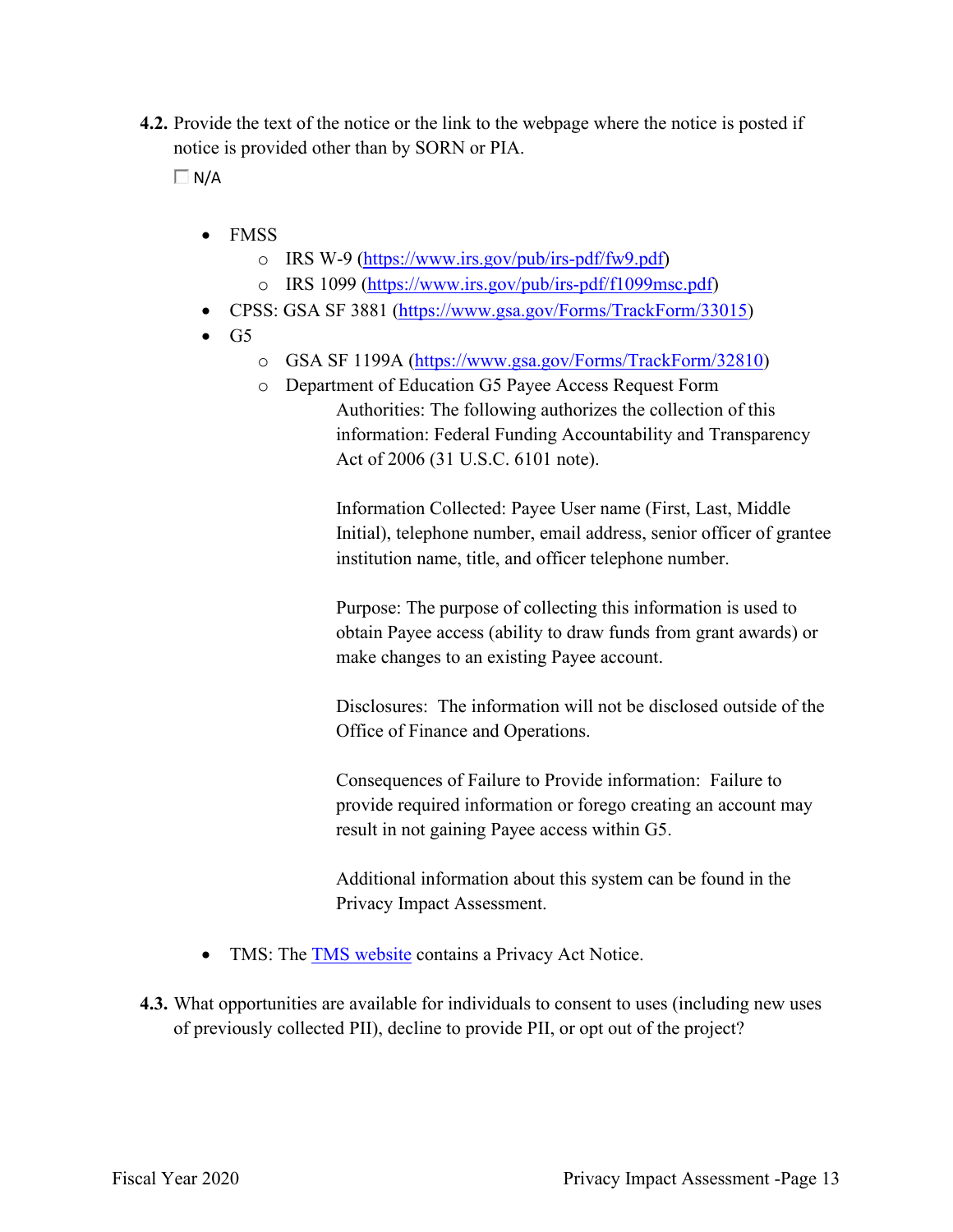Individuals have an opportunity to decline to provide information by simply not filling out the required form(s). However, providing certain information is required in order for the proper processing to occur.

 are aware of and can consent to, where feasible, these changes? **4.4.** Is the notice referenced in Question 4.1 reviewed and revised when there are changes in the practice, policy, or activities that affect the PII and privacy to ensure that individuals

Yes

#### **5. Information Sharing and Disclosures**

#### **Internal**

 **5.1.** Will PII be shared internally with other ED principal offices? If the answer is **NO**, please skip to Question 5.4.

No

 (obligation monetary amounts) and EDCAPS shares back financial transaction details EDCAPS shares grant, direct loan funding and payment details to FSA. FSA sends EDCAPS institution grantee/payee/recipient DUNS and TIN along with funding details including (payment amounts, payment confirmations, payment returns and refunds). No PII about individuals are shared through this internal sharing.

**5.2.** What PII will be shared and with whom?

 $\overline{M}$  N/A

Click here to enter text.

 organizations? **5.3.** What is the purpose for sharing the specified PII with the specified internal

 $\overline{M}$  N/A

Click here to enter text.

#### **External**

**5.4.** Will the PII contained in the system be shared with external entities (e.g., another agency, school district, the public, etc.)? If the answer is **NO**, please skip to Question 6.1.

Yes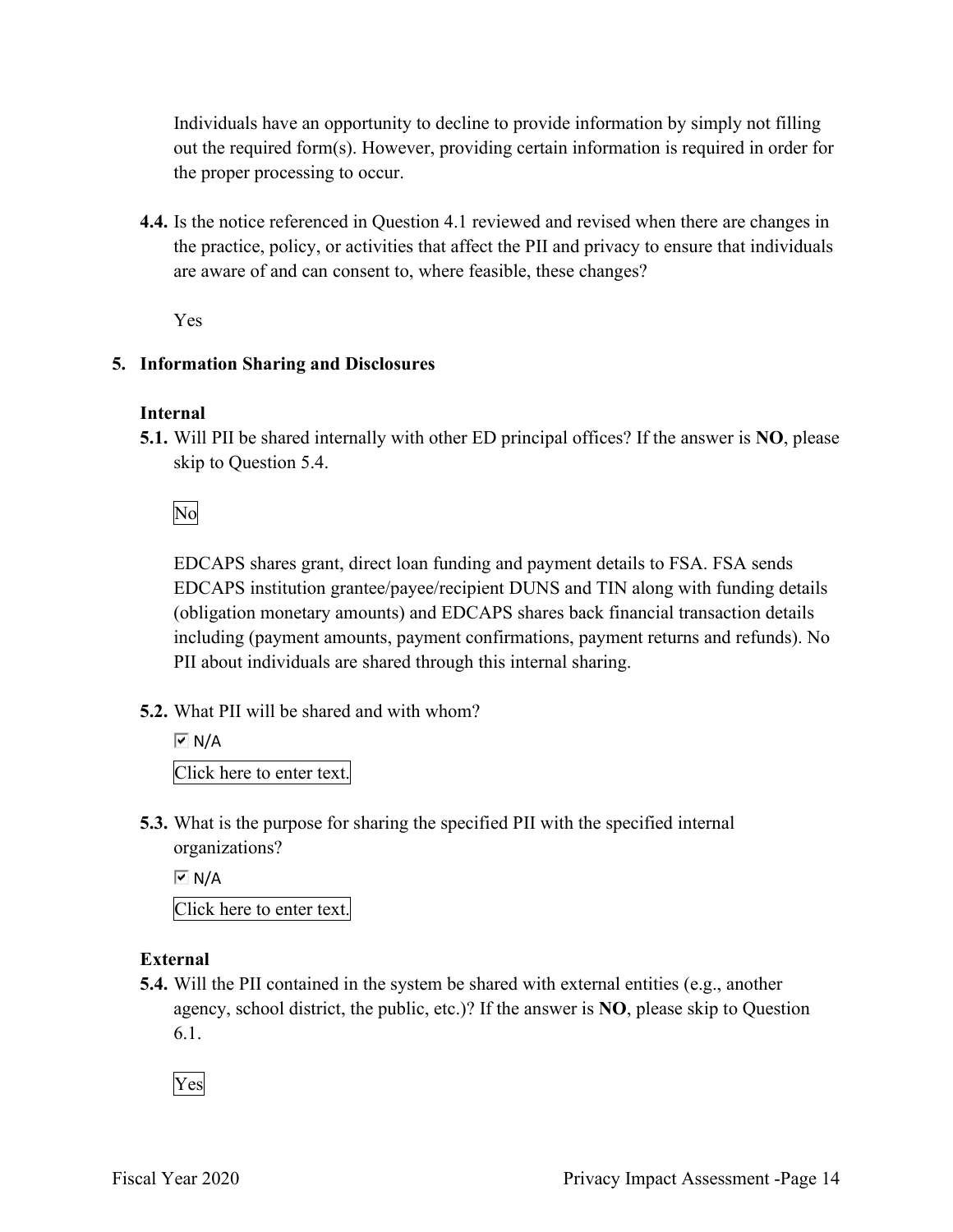**5.5.** What PII will be shared and with whom? List programmatic disclosures only.<sup>5</sup> **Note: If you are sharing Social Security Numbers externally, please specify to whom and for what purpose**.

 $\Box$  N/A

The information from the EDCAPS application FMSS is shared with Treasury to facilitate payment to the individual's banking institution of choice. The FMSS sends vendor payment data to Treasury to facilitate the payment of invoices to these vendors.

FMSS also provides employee data to DOI to process payroll data (this includes addresses, phone numbers, SSNs, and banking information).

G5 provides financial transaction (obligations and expenditures along with the grantee/recipient name) with USA SPENDING as required by the Federal Funding Accountability and Transparency Act of 2006 (FFATA). No PII is shared with USA SPENDING.

**5.6.** What is the purpose for sharing the PII with the specified external entities?

 $\Box$  N/A

FMSS collects PII to send vendor payment data to Treasury to facilitate the payment of invoices to vendors; to send delinquent debt to Treasury for the purpose of collecting the debt on behalf of the Department; and for Treasury to execute administrative payments.

FMSS also collects payroll information to send to DOI to process as our payroll system provider.

**5.7.** Is the sharing with the external entities authorized?

 $\Box$  N/A Yes

**5.8.** Is the system able to provide and retain an account of any disclosures made and make it available upon request?

 $\Box$  N/A Yes

<sup>5</sup> If this information is covered by Privacy Act System of Records Notice (SORN) please list only relevant programmatic disclosures listed under the Routine Uses section.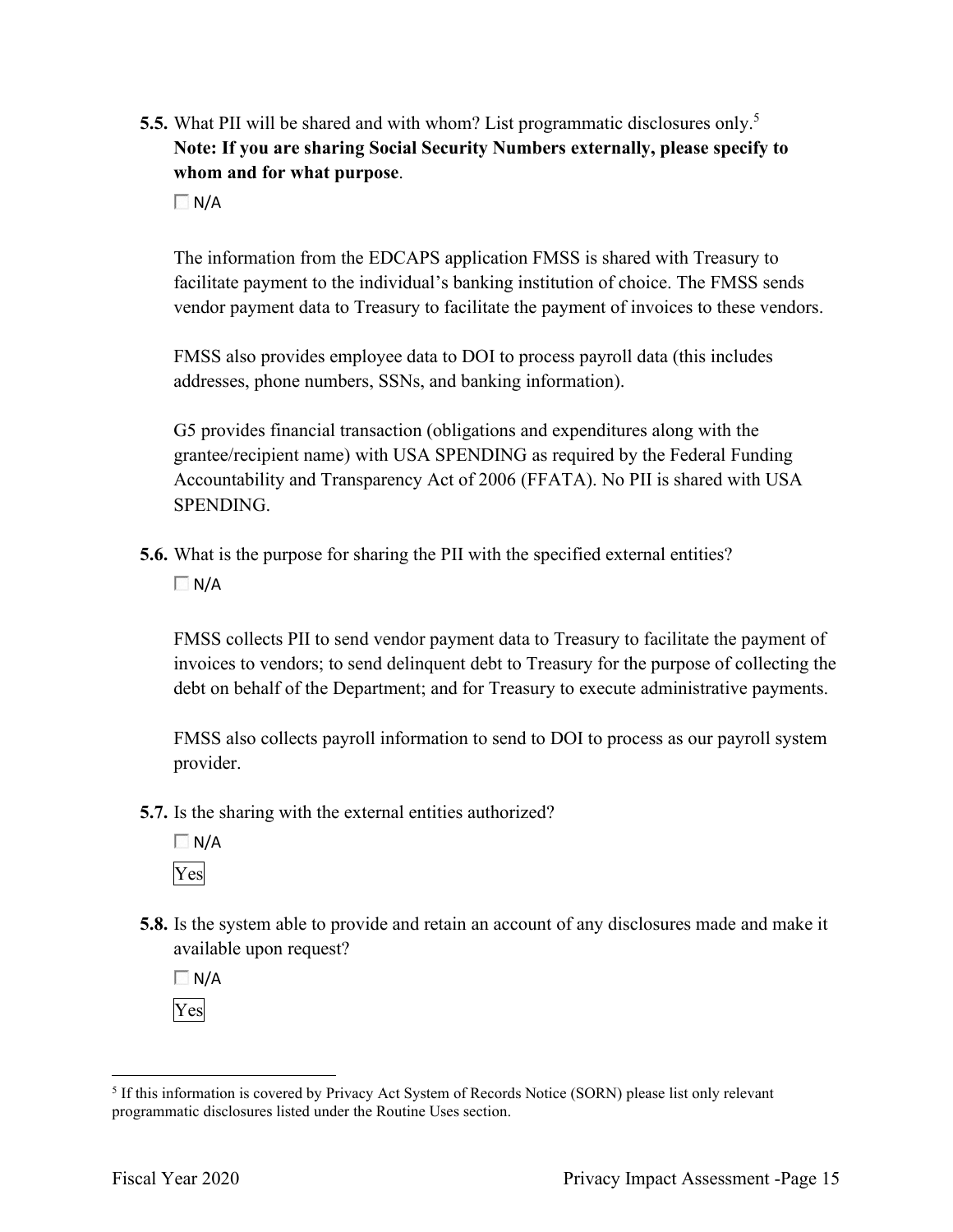The Department is tracking any disclosures to Treasury in regard to payment transactions through the FMSS application. G5, CPSS, and TMS data is transmitted to FMSS, which is then sent to Treasury.

**5.9.** How is the PII shared with the external entity (e.g., email, computer match, encrypted line, etc.)?

 $\Box$  N/A

This information is shared with Treasury using a two-way path over Transmission Control Protocol (TCP) using the Connect: Direct Secure Server Proxies (SSP).

The information is shared with the DOI by connecting via a Hypertext Transfer Protocol Secure (HTTPS) connection using a web browser.

**5.10.** Is the sharing pursuant to a Computer Matching Agreement (CMA), Memorandum of Understanding (MOU), or other type of approved sharing agreement with another agency?

 $\Box$  N/A Yes

**5.11.** Does the project place limitation on re-disclosure?

 $\Box$  N/A Yes

#### **6. Redress**

**6.1.** What are the procedures that allow individuals to access their own information?

FMSS, CPSS, G5: If an individual wishes to gain access to a record in this system, he or she must contact the system manager listed in the SORN 18-04-04, Education's Central Automated Processing System (EDCAPS), December 24, 2015.

TMS: Each user that has an account on TMS has access to their own account information and what information encompasses their profile. This information is readily available so as long as the user maintains an active account on the application.

**6.2.** What procedures are in place to allow the subject individual to correct inaccurate or erroneous information?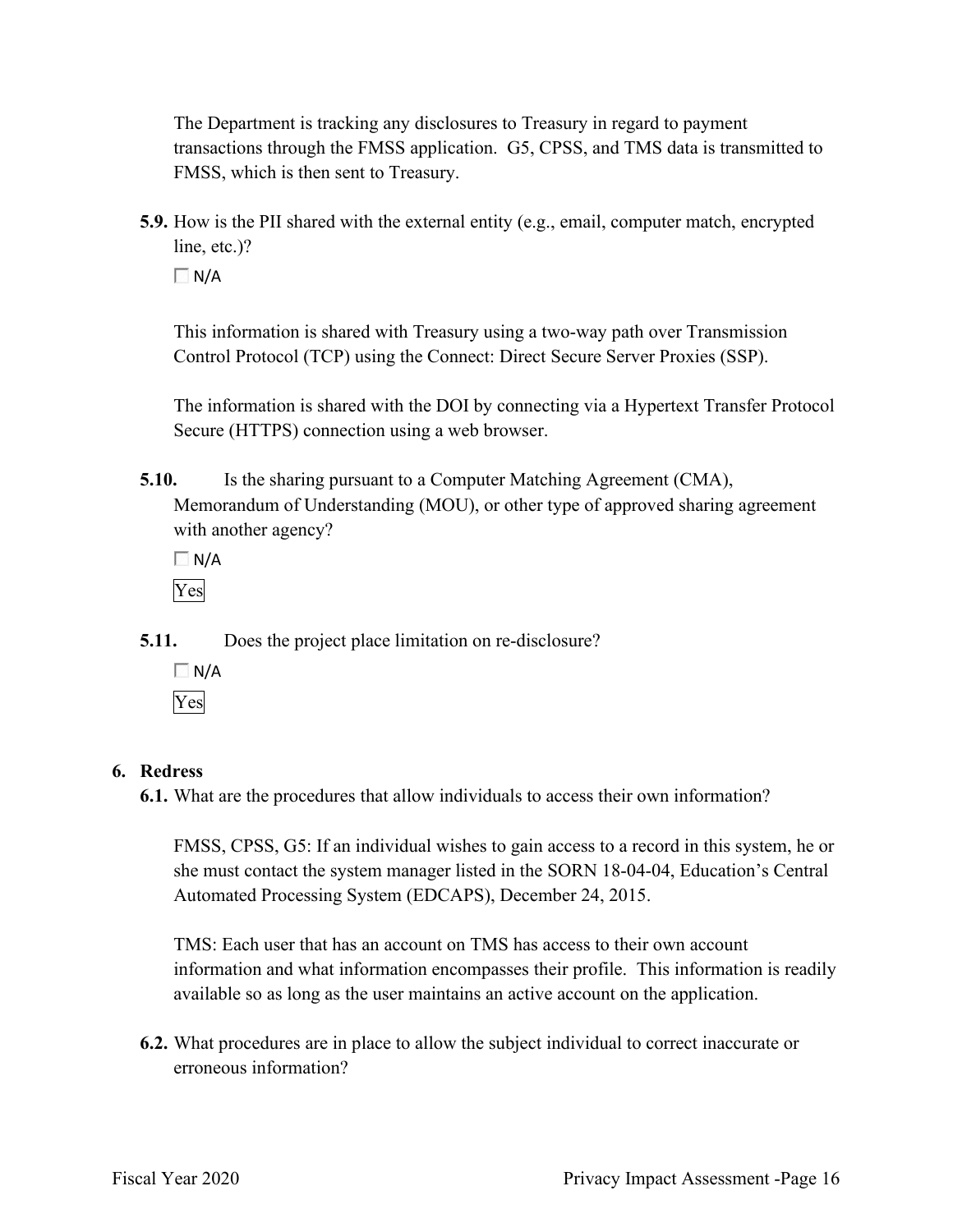FMSS, CPSS, G5: If an individual wishes to change the content of a record in the system of records, he or she must contact the system manager listed in the SORN 18-04-04, Education's Central Automated Processing System (EDCAPS), December 24, 2015.

TMS: Each user that has an account on TMS has access to their own account information and can make updates as necessary. This information is readily available so as long as the user maintains an active account on the application.

**6.3.** How does the project notify individuals about the procedures for correcting their information?

This PIA, as well as the system of records notice listed in question 2.2, details the procedures for correcting information.

#### *7.* **Safeguards**

#### *If you are unsure which safeguards will apply, please consult with your ISSO.*

 system and build privacy extensions to the extent feasible? **7.1.** Does the principal office work with their CSO/ISSO to build privacy & security into the



**7.2.** Is an Authority to Operate (ATO) required?



**7.3.** Under NIST FIPS Pub. 199, what is the security categorization of the system: **Low, Moderate, or High?** 

 $\Box$  N/A Moderate

**7.4.** What administrative, technical, and physical safeguards are in place to protect the information?

 EDCAPS is maintained on secure computer servers located in one or more secure contractors and Department employees. In accordance with the Federal Information Security Modernization Act of 2014 (FISMA) and Office of Management and Budget (OMB) policy, EDCAPS must receive a signed Authorization to Operate (ATO) from a Department network server facilities. Access to EDCAPS is limited to authorized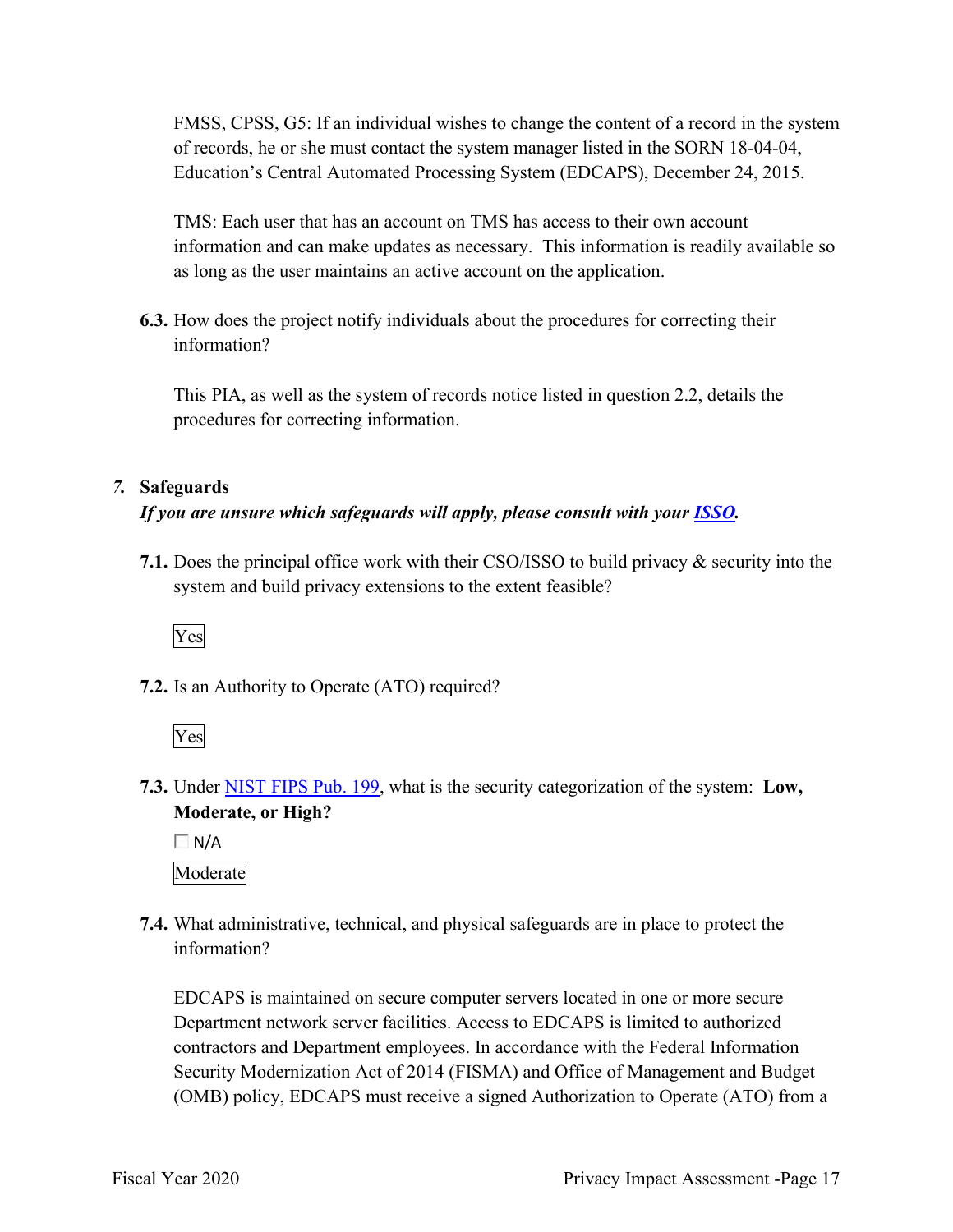designated Department authorizing official. Security and privacy controls implemented by EDCAPS are comprised of a combination of administrative, physical, and technical controls.

 All users accessing the system are given unique user identification. The Department requires the enforcement of a complex password policy and two-factor authentication. In addition, users are required to change their password at least every 90 days in accordance with the Department's information technology standards. Physical security of electronic data is maintained in a secured data center, access to which is controlled by multiple access controls. Cryptographic solutions are in place to prevent unauthorized disclosure of information and to protect the integrity of data at rest and in transmission.

 **7.5.** Is the information in the system appropriately secured in accordance with the IT security requirements and procedures as required by Federal law and policy?

Yes

**7.6.** Has a risk assessment been conducted where appropriate security controls to protect against that risk have been identified and implemented?



 ensure the security controls continue to work properly at safeguarding the PII. **7.7.** Please describe any monitoring, testing or evaluation conducted on a regular basis to

The following tasks are performed to safeguard EDCAPS information:

- Monthly vulnerability scans performed
- Annual contingency plan test performed
- AuthorizationTeam • Annual self-assessments conducted; and/or annual security assessments performed by the Department Security
- Annual updates to system security documents
- employeesand contractors • Annual mandatory Cybersecurity and Privacy Training for
- configuration management database updates (CM-06) are posted to • Monthly Continuous Monitoring is in place with vulnerability scans (RA-05), hardware/software inventories (CM-08), and CSAM.